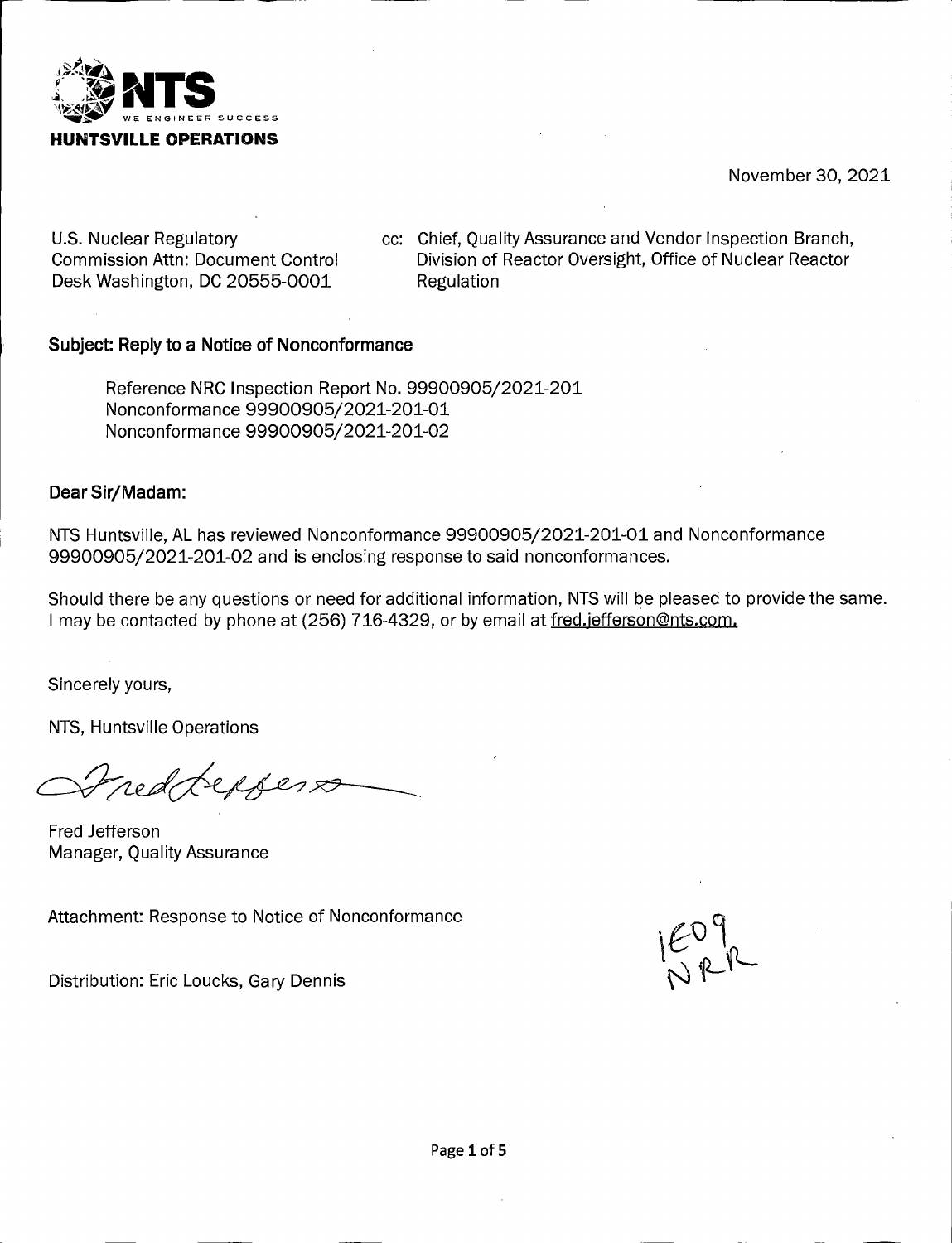$\mathbb{C}^*$  $\mathcal{L}$ sų.  $\mathcal{G}_{\lambda}^{+}$  $\frac{1}{\sqrt{2}}$ 

 $\mathcal{H}_{\mathcal{M}}$ 요.  $\Sigma_{\rm{ex}}^{\rm{2}}$ Ċ

# **RESPONSE TO NRC NOTICE OF NONCONFORMANCE Inspection Report 99900905/2021-201, dated November 19, 2021**

## **Nonconformance 99900905/2021-201-01**

L

Based on the results of a U.S. Nuclear Regulatory Commission (NRC) inspection conducted at the NTS Huntsville (hereafter referred to as NTS) facility in Huntsville, AL, from October 18, 2021 through October 22, 2021, NTS did not conduct certain activities in accordance with NRC requirements that were contractually imposed upon NTS by its customers or NRC licensees.

A. Criterion VII, "Control of Purchased Material, Equipment, and Services," of Appendix B, "Quality Assurance Criteria for Nuclear Power Plants and Fuel Reprocessing Plants," to Title 10 of the Code of Federal Regulations (10 CFR) Part 50, "Domestic Licensing of Production and Utilization Facilities," states, in part, that "Measures shall be established to assure that purchased material, equipment, and services, whether purchased directly or through contractors and subcontractors, conform to the procurement documents. These measures shall include provisions, as appropriate, for source evaluation and selection, objective evidence of quality furnished by the contractor or subcontractor, inspection at the contractor or subcontractor source, and examination of products upon delivery. The effectiveness of the control of quality by contractors and subcontractors shall be assessed by the applicant or designee at intervals consistent with the importance, complexity, and quantity of the product or services."

Section 3.0, "Supplier Evaluation Methods," of NTS' Quality Assurance Procedure (QAP) HSV 7-1, "Supplier Evaluation and Approved Suppliers List," Revision '7, dated June 7, 2021, states, in part that "[...] an initial on-site audit of the supplier's Quality Assurance Program is conducted. Subsequent on-site audits are conducted on a triennial basis."

Contrary to the above, as of October 22, 2021, NTS failed to establish adequate measures for source evaluation and selection to verify the effectiveness of the control of quality by contractors and subcontractors to assure that purchase services conform to the procurement documents. Specifically, NTS did not perform an on-site commercial grade survey of a supplier of calibration services to determine the adequacy of the supplier's quality controls to ensure that the critical characteristics of the calibration services continue to be acceptable. Instead, NTS performed a fully remote commercial grade survey of the calibration supplier.

This issue has been identified as Nonconformance 99900905/2021-201-01.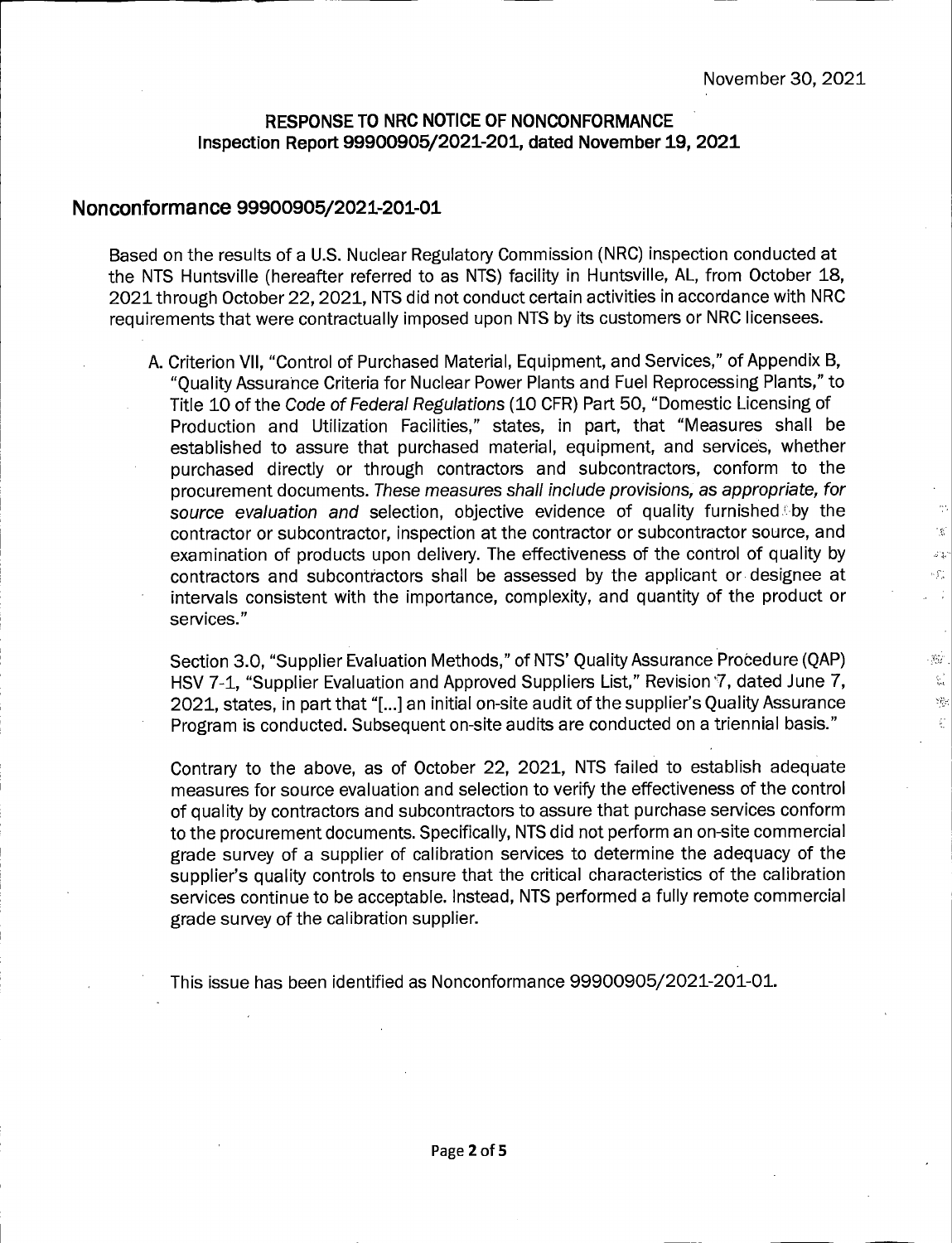r.

## **RESPONSE TO NRC NOTICE OF NONCONFORMANCE Inspection Report 99900905/2021-201-01, dated November 19, 2021**

(1) The reason for the noncompliance, or if contested, the basis for disputing the noncompliance.

### **NTS Response:**

The apparent cause is that the vendor was not allowing on-site surveys due to C0VID <sup>19</sup> concerns.

(2) The corrective steps that have been taken and the results achieved.

### **NTS Response:**

The vendor was listed on NTS' approved suppliers list for calibration services based on their IS0/IEC 17025:2017 accreditation and the May 2021 remote survey. NTS performed a review of the purchase orders issued to vendor since the May 2021 survey was conducted. All purchase orders issued to the vendor required the vendor to perform calibration services  $\ddot{\cdot}$ to their IS0/IEC 17025:2017 accreditation. No purchase orders were issued to the vendor *<sup>i</sup>* that required calibration services to be performed to survey requirements.

(3) The corrective steps that have been taken to avoid noncompliance. *r:* 

#### **NTS Response:**

The Commercial Grade Survey of this vendor was not required because of the vendor's IS0/IEC 17025:2017 accreditation. NTS has removed the reference to the remote survey from their Approved Suppliers List.

(4) The date when your corrective action will be completed.

#### **NTS Response:**

The above action is complete.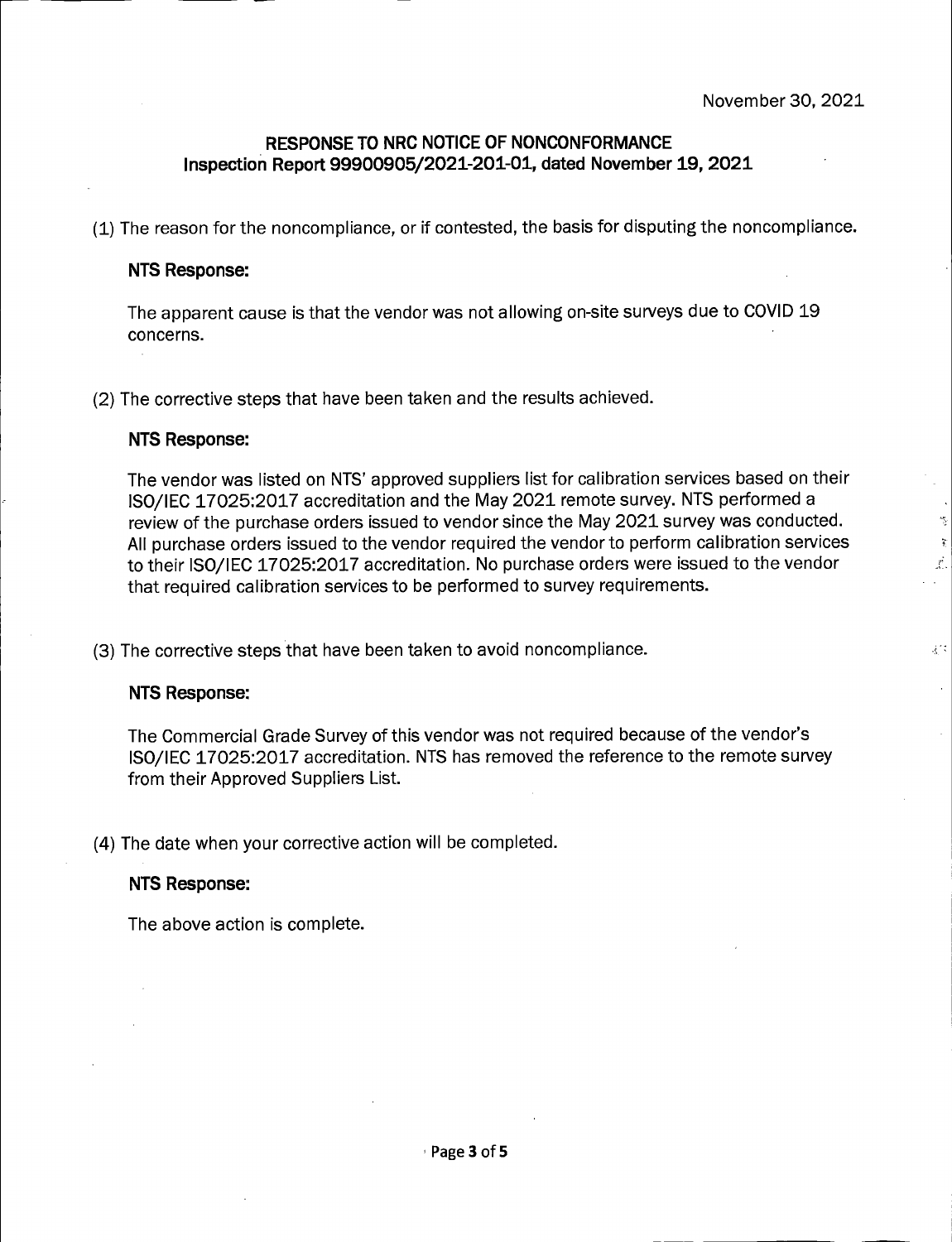yr.

#### **RESPONSE TO NRC NOTICE OF NONCONFORMANCE Inspection Report 99900905/2021-202-02, dated November 19, 2021**

B. Criterion **XVI,** "Corrective Action," of Appendix B to 10 CFR Part 50, states, in part, that "Measures shall be established to assure that conditions adverse to quality, such as failures, malfunctions, deficiencies, deviations, defective material and equipment, and nonconformances are promptly identified and corrected."

NTS' QAP HSV 16-1, "Corrective Preventive Action Program," Revision 3, dated June 15, 2020, provides for the identification and. problem reporting, investigation of the problem for cause, reporting of the corrective actions, including the results of those actions, and evaluation of the effectiveness of the corrective action.

Contrary to the above, as of October 22, 2021, NTS failed to promptly correct conditions adverse to quality. Specifically, NTS failed to implement corrective actions to address Nonconformance 99900905/2015-202-01 as documented in Corrective/Preventive Action Report (CPAR) No. 15-019. Both NTS's official response to the NRC and CPAR No. 15-019 stated that NTS would establish a formal written procedure with data sheets for the performance of routine pre-test and post-test verification checks (spanning) of test equipment. In addition, NTS stated that it would retrain personnel on the specific Criterion XI, "Test Control," and Criterion V, "Instructions, Procedures, and Drawings," of Appendix B to 10 CFR Part 50 to ensure future processes are properly and documented. During the inspection, the NRC inspection team identified that NTS closed CPAR No. 15-019 and did not have any objective evidence that a formal procedure was written or that NTS personnel were trained.

This issue, has been identified as Nonconformance 99900905/2021- 201-02.